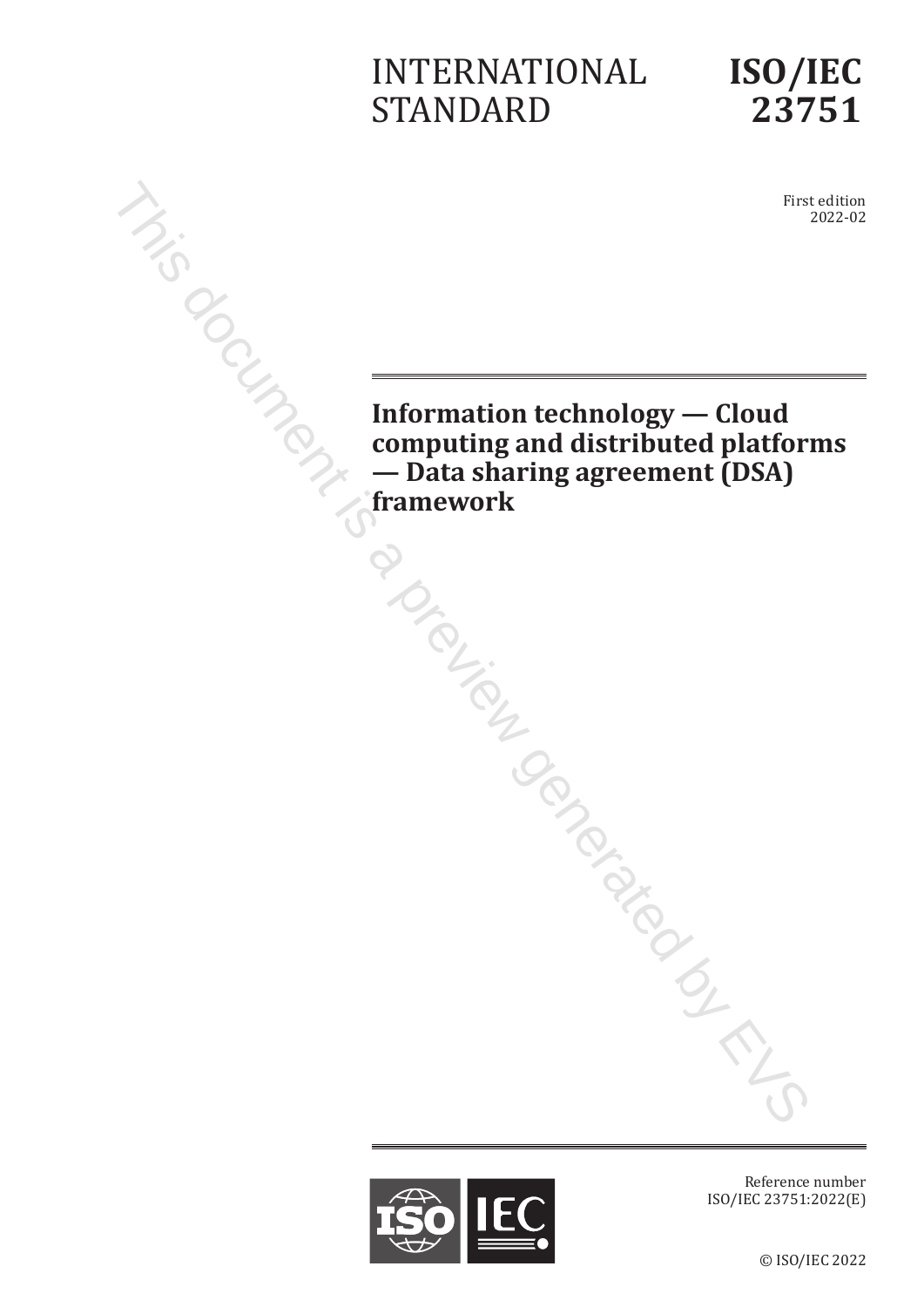

### **COPYRIGHT PROTECTED DOCUMENT**

### © ISO/IEC 2022

All rights reserved. Unless otherwise specified, or required in the context of its implementation, no part of this publication may be reproduced or utilized otherwise in any form or by any means, electronic or mechanical, including photocopying, or posting on the internet or an intranet, without prior written permission. Permission can be requested from either ISO at the address below or ISO's member body in the country of the requester. This document is a preview generated by EVS

ISO copyright office CP 401 • Ch. de Blandonnet 8 CH-1214 Vernier, Geneva Phone: +41 22 749 01 11 Email: copyright@iso.org Website: www.iso.org

Published in Switzerland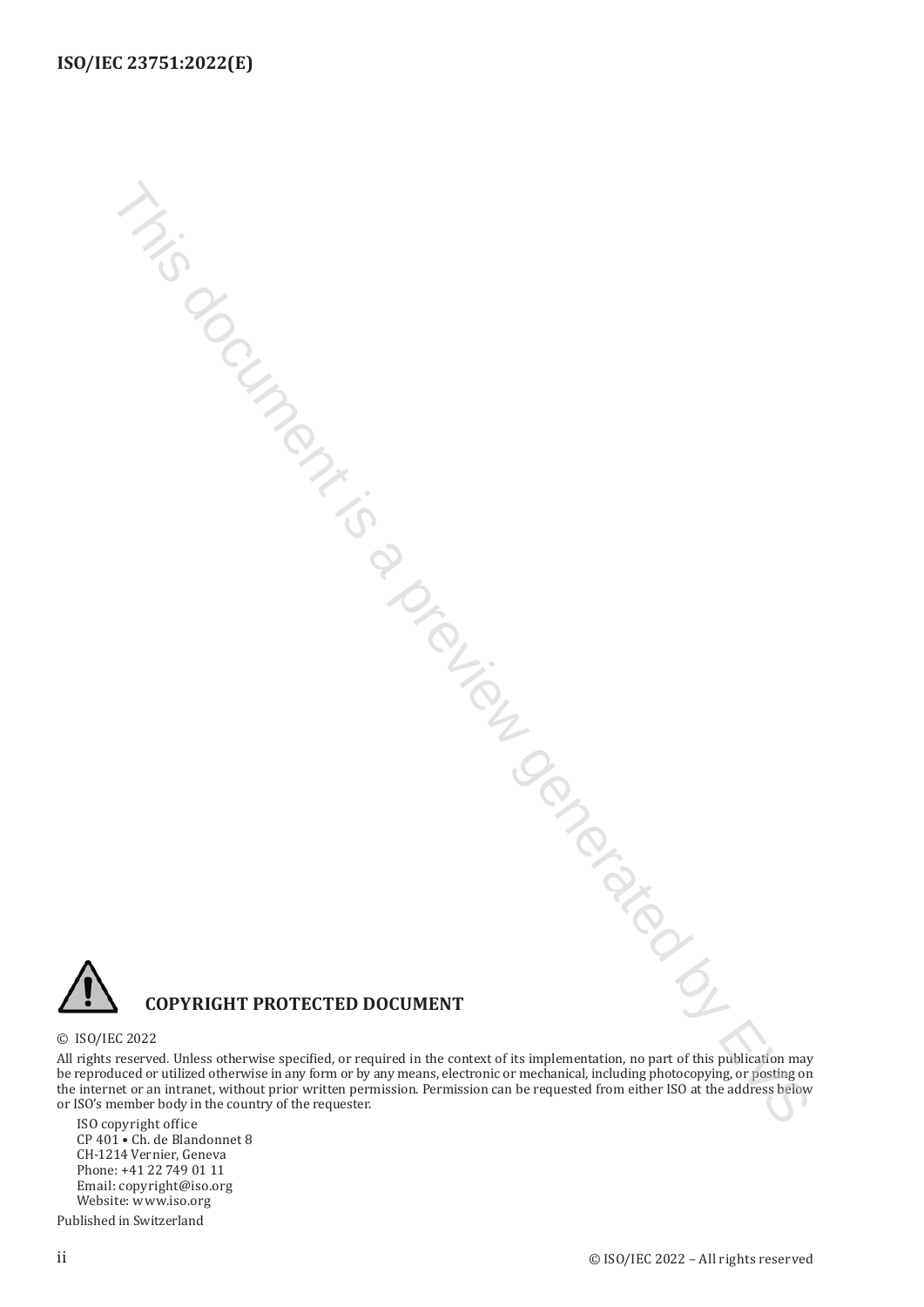### **Contents**

Page

|              |            | Foreword                                                                                                                                                                                                                                |  |
|--------------|------------|-----------------------------------------------------------------------------------------------------------------------------------------------------------------------------------------------------------------------------------------|--|
|              |            |                                                                                                                                                                                                                                         |  |
| 1            |            |                                                                                                                                                                                                                                         |  |
| $\mathbf{2}$ |            |                                                                                                                                                                                                                                         |  |
|              |            |                                                                                                                                                                                                                                         |  |
| 3            |            |                                                                                                                                                                                                                                         |  |
| 4            |            |                                                                                                                                                                                                                                         |  |
| 5            |            |                                                                                                                                                                                                                                         |  |
|              | 5.1        |                                                                                                                                                                                                                                         |  |
|              | 5.2<br>5.3 |                                                                                                                                                                                                                                         |  |
|              | 5.4        |                                                                                                                                                                                                                                         |  |
|              | 5.5        |                                                                                                                                                                                                                                         |  |
|              | 5.6        |                                                                                                                                                                                                                                         |  |
|              | 5.7        |                                                                                                                                                                                                                                         |  |
|              | 5.8        |                                                                                                                                                                                                                                         |  |
|              | 5.9        |                                                                                                                                                                                                                                         |  |
| 6            |            |                                                                                                                                                                                                                                         |  |
|              | 6.1<br>6.2 | General 21 11 22 23 24 25 26 27 28 29 20 21 22 23 24 25 26 27 28 29 20 21 22 23 24 25 26 27 27 28 29 20 21 22                                                                                                                           |  |
|              |            | 6.2.1                                                                                                                                                                                                                                   |  |
|              |            | 6.2.2                                                                                                                                                                                                                                   |  |
|              |            | 6.2.3                                                                                                                                                                                                                                   |  |
|              |            | Format 11<br>6.2.4                                                                                                                                                                                                                      |  |
|              |            | 6.2.5                                                                                                                                                                                                                                   |  |
|              |            | 6.2.6                                                                                                                                                                                                                                   |  |
|              |            | Revision history 21 March 2014 11<br>6.2.7<br>6.2.8                                                                                                                                                                                     |  |
|              |            | Date of the dataset 11 and 200 million and 200 million and 200 million and 21 and 200 million and 21 and 200 million and 200 million and 200 million and 200 million and 200 million and 200 million and 200 million and 200 m<br>6.2.9 |  |
|              |            | 6.2.10                                                                                                                                                                                                                                  |  |
|              |            | Summary statistics 22<br>6.2.11                                                                                                                                                                                                         |  |
| 7            |            | Data use obligations and controls <b>Exercise Activity</b> 22                                                                                                                                                                           |  |
|              | 7.1<br>7.2 |                                                                                                                                                                                                                                         |  |
|              |            |                                                                                                                                                                                                                                         |  |
|              |            | 7.2.1<br>Regulatory obligations and controls <b>Controls</b> 2008 2014 2015 2022 2023 2024 2025 2022 2023                                                                                                                               |  |
|              |            | Data holder obligations and controls 200 million and 200 million 200 million 200 million 200 million 200 million<br>7.2.2                                                                                                               |  |
|              |            | Allowed data uses 13<br>7.2.3<br>Disallowed data uses <b>Manufacture 14</b><br>7.2.4                                                                                                                                                    |  |
|              |            | 7.2.5                                                                                                                                                                                                                                   |  |
|              |            | 7.2.6                                                                                                                                                                                                                                   |  |
|              |            | 7.2.7                                                                                                                                                                                                                                   |  |
| 8            |            | $\sqrt{2}$                                                                                                                                                                                                                              |  |
|              | 8.1        |                                                                                                                                                                                                                                         |  |
|              |            | 8.1.1                                                                                                                                                                                                                                   |  |
|              |            | 8.1.2                                                                                                                                                                                                                                   |  |
|              | 8.2        | 8.2.1                                                                                                                                                                                                                                   |  |
|              |            | 8.2.2                                                                                                                                                                                                                                   |  |
|              | 8.3        |                                                                                                                                                                                                                                         |  |
|              |            | 8.3.1                                                                                                                                                                                                                                   |  |
|              |            | 8.3.2                                                                                                                                                                                                                                   |  |
| 9            |            |                                                                                                                                                                                                                                         |  |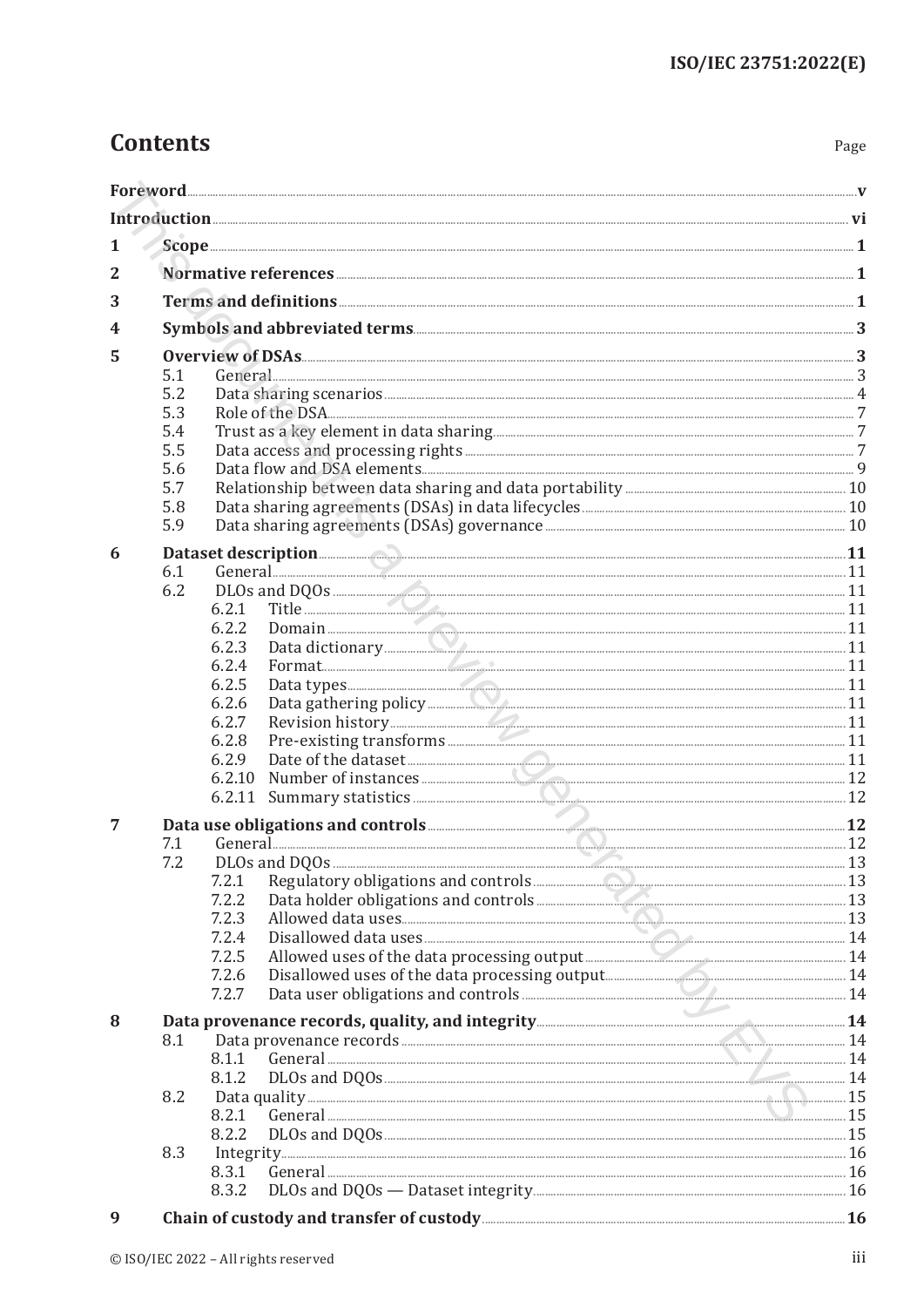| 9.1.1<br>9.1.2<br>9.2<br>9.2.1<br>9.2.2<br><b>10</b><br>10.1<br>10.2<br>Proof of compliance 2 18<br><b>11</b><br>11.1<br>11.2<br>Annex B (informative) Examples of alternatives to bespoke data sharing agreements (DSAs)21<br>Annex C (informative) ISO/IEC standards for identity, privacy, chain of custody, forensics<br>DISCRIPTION |    | 9.1 |                                      |  |
|------------------------------------------------------------------------------------------------------------------------------------------------------------------------------------------------------------------------------------------------------------------------------------------------------------------------------------------|----|-----|--------------------------------------|--|
|                                                                                                                                                                                                                                                                                                                                          |    |     |                                      |  |
|                                                                                                                                                                                                                                                                                                                                          |    |     |                                      |  |
|                                                                                                                                                                                                                                                                                                                                          |    |     |                                      |  |
|                                                                                                                                                                                                                                                                                                                                          |    |     |                                      |  |
|                                                                                                                                                                                                                                                                                                                                          |    |     |                                      |  |
|                                                                                                                                                                                                                                                                                                                                          |    |     |                                      |  |
|                                                                                                                                                                                                                                                                                                                                          |    |     |                                      |  |
|                                                                                                                                                                                                                                                                                                                                          |    |     |                                      |  |
|                                                                                                                                                                                                                                                                                                                                          |    |     |                                      |  |
|                                                                                                                                                                                                                                                                                                                                          |    |     |                                      |  |
|                                                                                                                                                                                                                                                                                                                                          |    |     |                                      |  |
|                                                                                                                                                                                                                                                                                                                                          |    |     |                                      |  |
|                                                                                                                                                                                                                                                                                                                                          |    |     |                                      |  |
|                                                                                                                                                                                                                                                                                                                                          |    |     |                                      |  |
|                                                                                                                                                                                                                                                                                                                                          |    |     |                                      |  |
|                                                                                                                                                                                                                                                                                                                                          |    |     |                                      |  |
|                                                                                                                                                                                                                                                                                                                                          |    |     |                                      |  |
|                                                                                                                                                                                                                                                                                                                                          |    |     |                                      |  |
|                                                                                                                                                                                                                                                                                                                                          |    |     |                                      |  |
|                                                                                                                                                                                                                                                                                                                                          |    |     |                                      |  |
|                                                                                                                                                                                                                                                                                                                                          |    |     |                                      |  |
|                                                                                                                                                                                                                                                                                                                                          | iv |     | © ISO/IEC 2022 - All rights reserved |  |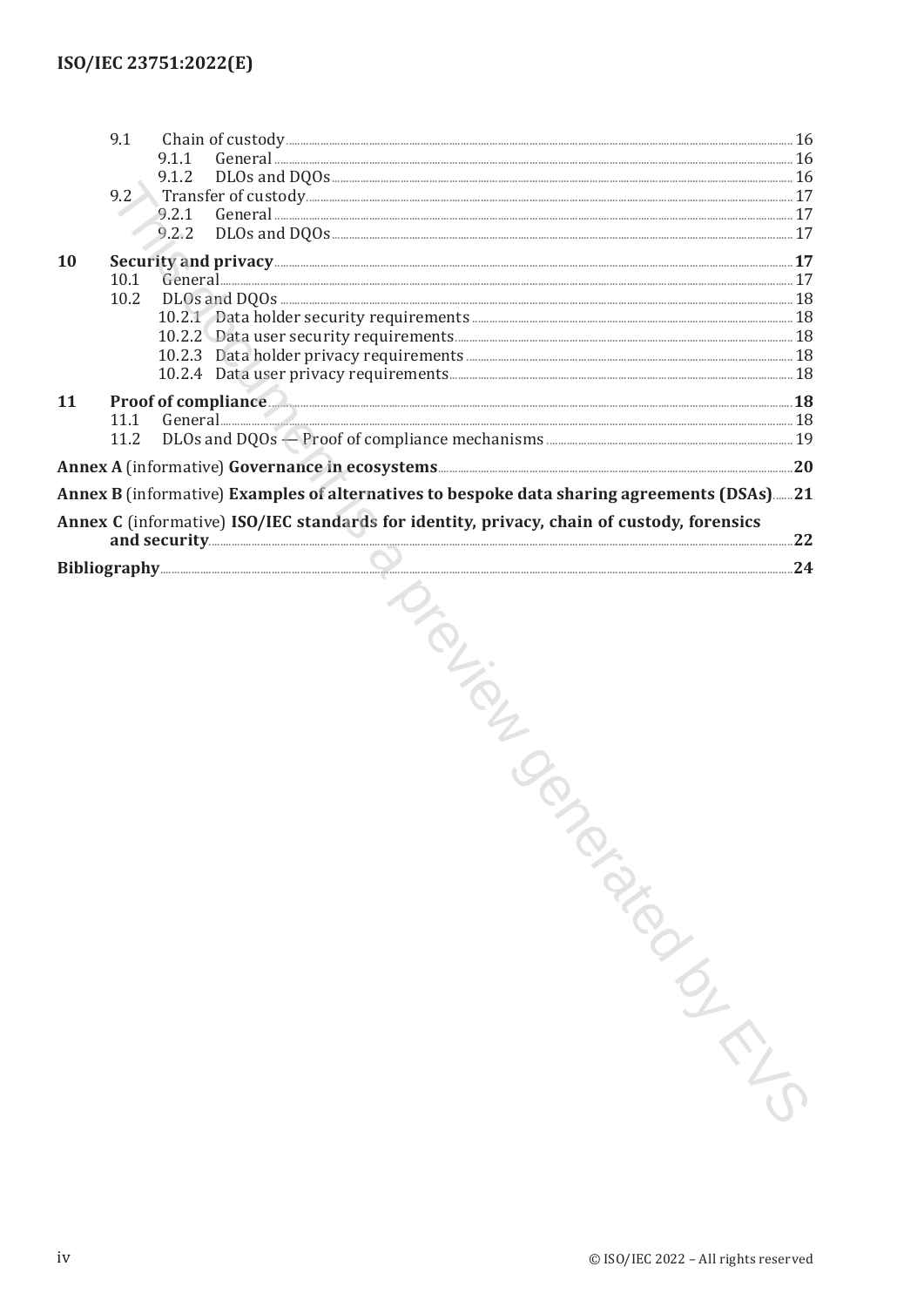### <span id="page-4-0"></span>**Foreword**

ISO (the International Organization for Standardization) and IEC (the International Electrotechnical Commission) form the specialized system for worldwide standardization. National bodies that are members of ISO or IEC participate in the development of International Standards through technical committees established by the respective organization to deal with particular fields of technical activity. ISO and IEC technical committees collaborate in fields of mutual interest. Other international organizations, governmental and non-governmental, in liaison with ISO and IEC, also take part in the work.

The procedures used to develop this document and those intended for its further maintenance are described in the ISO/IEC Directives, Part 1. In particular, the different approval criteria needed for the different types of document should be noted. This document was drafted in accordance with the editorial rules of the ISO/IEC Directives, Part 2 (see www.iso.org/directives or www.iec.ch/members\_experts/refdocs).

Attention is drawn to the possibility that some of the elements of this document may be the subject of patent rights. ISO and IEC shall not be held responsible for identifying any or all such patent rights. Details of any patent rights identified during the development of the document will be in the Introduction and/or on the ISO list of patent declarations received (see www.iso.org/patents) or the IEC list of patent declarations received (see https://patents.iec.ch).

Any trade name used in this document is information given for the convenience of users and does not constitute an endorsement.

For an explanation of the voluntary nature of standards, the meaning of ISO specific terms and expressions related to conformity assessment, as well as information about ISO's adherence to the World Trade Organization (WTO) principles in the Technical Barriers to Trade (TBT) see www.iso.org/iso/foreword.html. In the IEC, see www.iec.ch/understanding-standards.

This document was prepared by Technical Committee ISO/IEC JTC 1, *Information technology,*  Subcommittee SC 38, *Cloud computing and distributed platforms.*

Any feedback or questions on this document should be directed to the user's national standards body. A complete listing of these bodies can be found at www.iso.org/members.html and www.iec.ch/national-committees. To donot is a pr[evi](https://www.iec.ch/understanding-standards)ous con-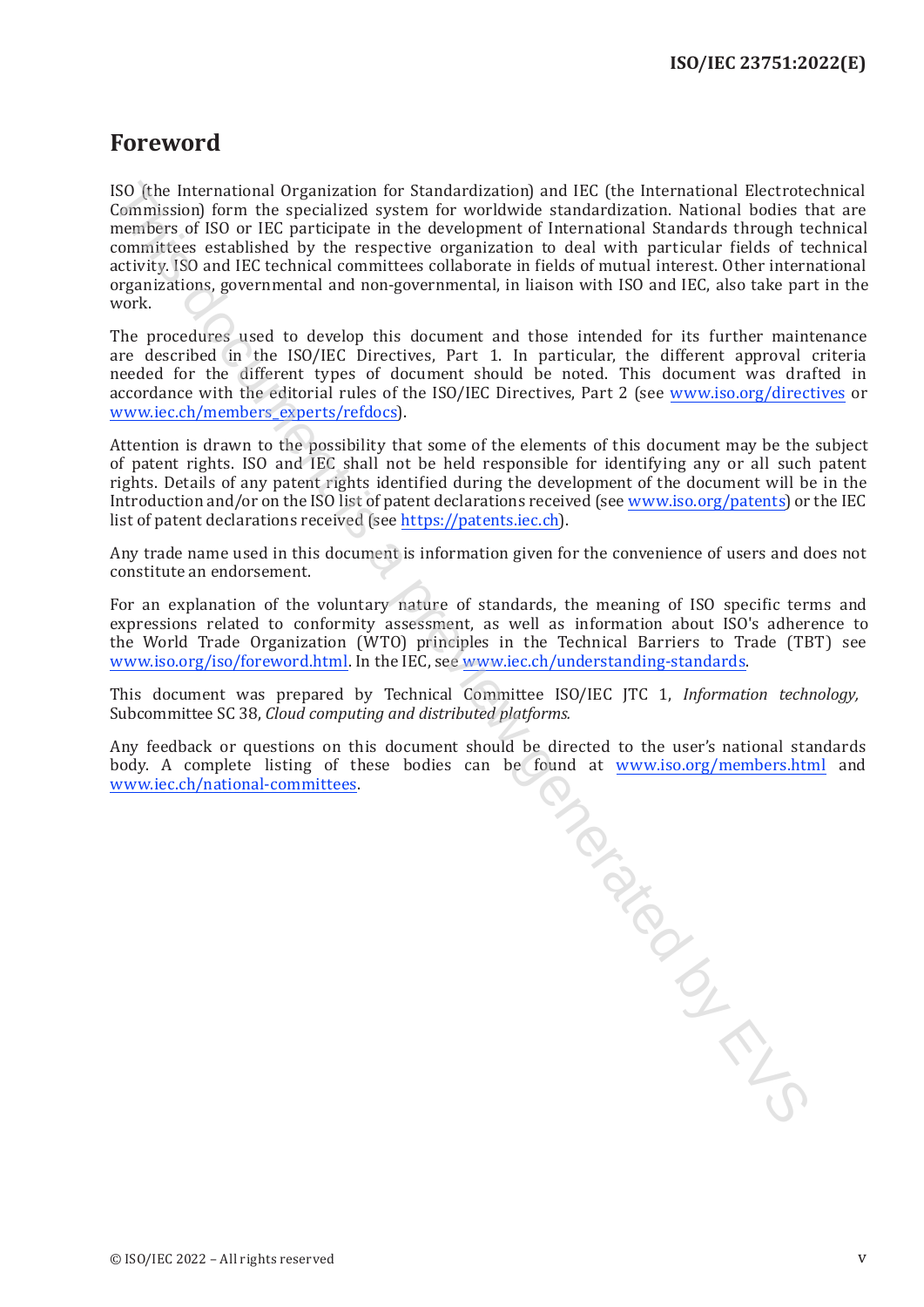### <span id="page-5-0"></span>**Introduction**

For decades, organizations regarded data and its processing as an expense, necessary to business operations but not an opportunity. What has changed recently is the realization of the value of data and the added value that can potentially be generated by combining datasets. Artificial Intelligence (AI), Big Data, analytics, and cloud computing are making this value proposition much more obvious and the emergence of Internet of Things (IoT) is further driving the economic opportunities around data. Data is the raw material for AI, a key component of the fourth industrial revolution.

Sharing datasets to create combined datasets can have several technical, business, and regulatory challenges. One challenge is the lack of a common language to describe data sharing concepts across the entire data lifecycle and the lack of guidance for developing data sharing agreements (DSAs). This document offers standardized terminology for data sharing along with common building blocks that can be used in the development of DSAs. The aim of the project is to reduce the time and cost required to initiate data sharing projects.

[Figure](#page-5-1) 1 illustrates the structure of this document, representing the Data Sharing Framework as defining both Data Qualitative Objectives (DQOs) and Data Level Objectives (DLOs) over six distinct aspects of data sharing. Each aspect is described in a separate section.



<span id="page-5-1"></span>**Figure 1 — Structure of this document**